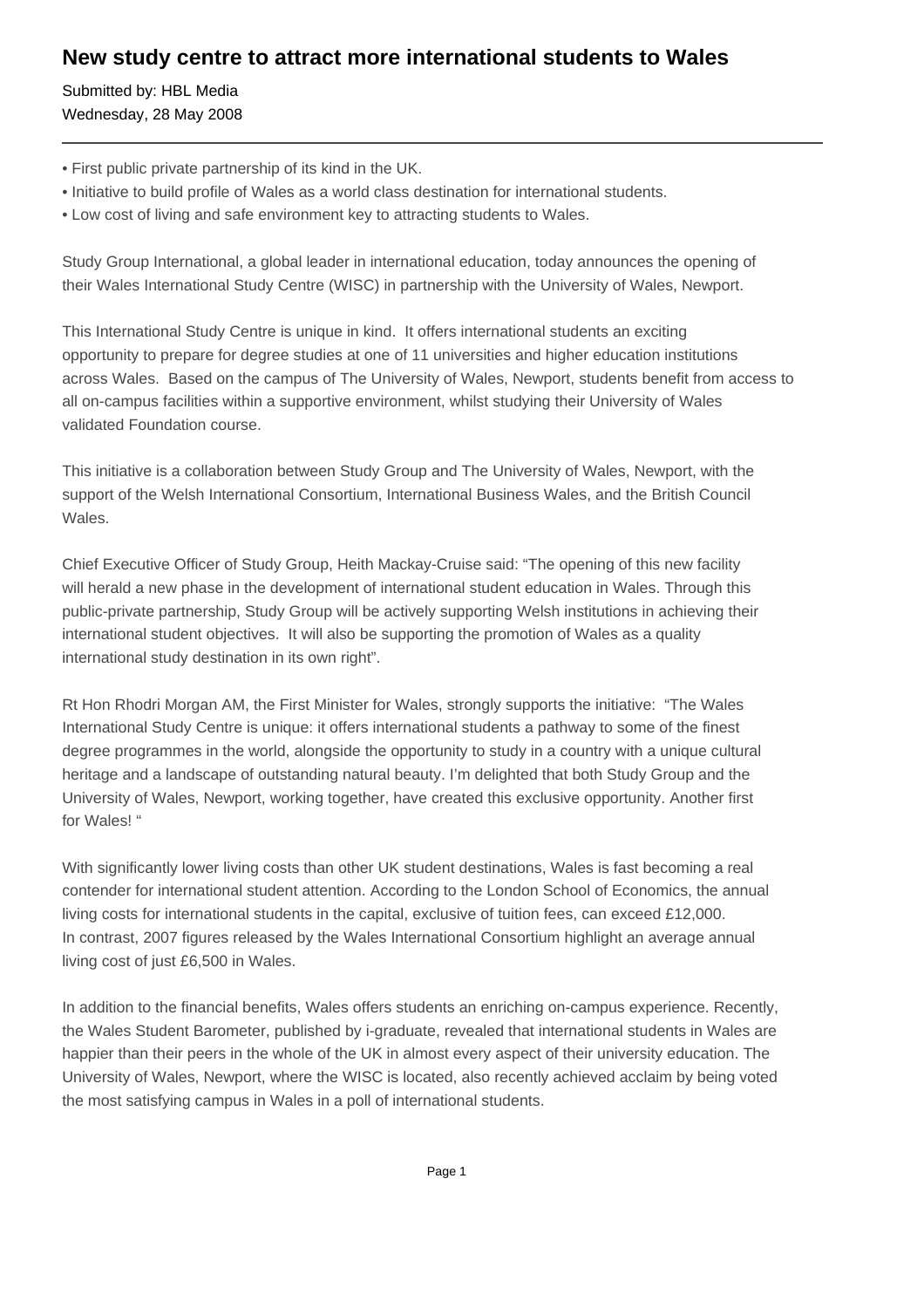Peter Noyes, Vice Chancellor of the University of Wales, Newport, said: "It is a great honour for Newport to host the Welsh International Study Centre and we look forward to this exciting new chapter in the development of the international sector in Wales, and the range of international perspectives these students will bring."

Virginia West, Director of the Wales International Consortium, commented: "With international student numbers at Welsh institutions up by 36 per cent in the last five years, there has never been a better time for a partnership of this scale."

### ENDS

#### Media Contacts:

Heather Baker, hblmedia, 0207 612 1830, 07909 948 916, heather@hblmedia.com Jill Duffell, hblmedia, 0207 612 1830, 0781 511 1958, jill@hblmedia.com Becky Barr, hblmedia, 0207 612 1830, 0783 007 6062, becky@hblmedia.com

Notes to Editors:

## Study Group International

Spanning five continents, Study Group is a global leader in international education, providing the highest quality educational opportunities for students from over 120 countries. Beginning in 1994 with 7000 students per year, Study Group now has an enrolment base of 40,000 around the world.

Through Study Group's leading set of partnerships with top universities, it is able to provide on and off-campus preparation courses for international students that ensure academic success and entry into some of the most prestigious educational institutions in the world. The quality of its teaching is confirmed by independent accreditation bodies worldwide including: English UK, Ofsted, British Council, NEAS, Accet, English Australia and New Zealand Qualification Authority.

Through the Bellerbys and International Study Centre (ISC) brands in the UK, Study Group provides academic preparation for international students wanting to study at English-speaking universities. Courses include GCSEs, A-Levels, specifically designed Foundation courses to gain entry into universities, a degree course and pre-masters qualifications.

Study Group is in partnership with 9 internationally active universities in the UK, operating International Study Centres on their campuses.

Study Group offers English language courses for international students in 18 locations in all of the main Anglophone destinations through its Embassy CES brand. Courses include short-term general English, one-year academic programmes and specialist English preparation for public English language qualifications, or for degree programmes at English-speaking universities. Study Group also runs youth summer vacation courses in the UK, Ireland and the USA, combining English language training with both academic and extra-curricular activities.